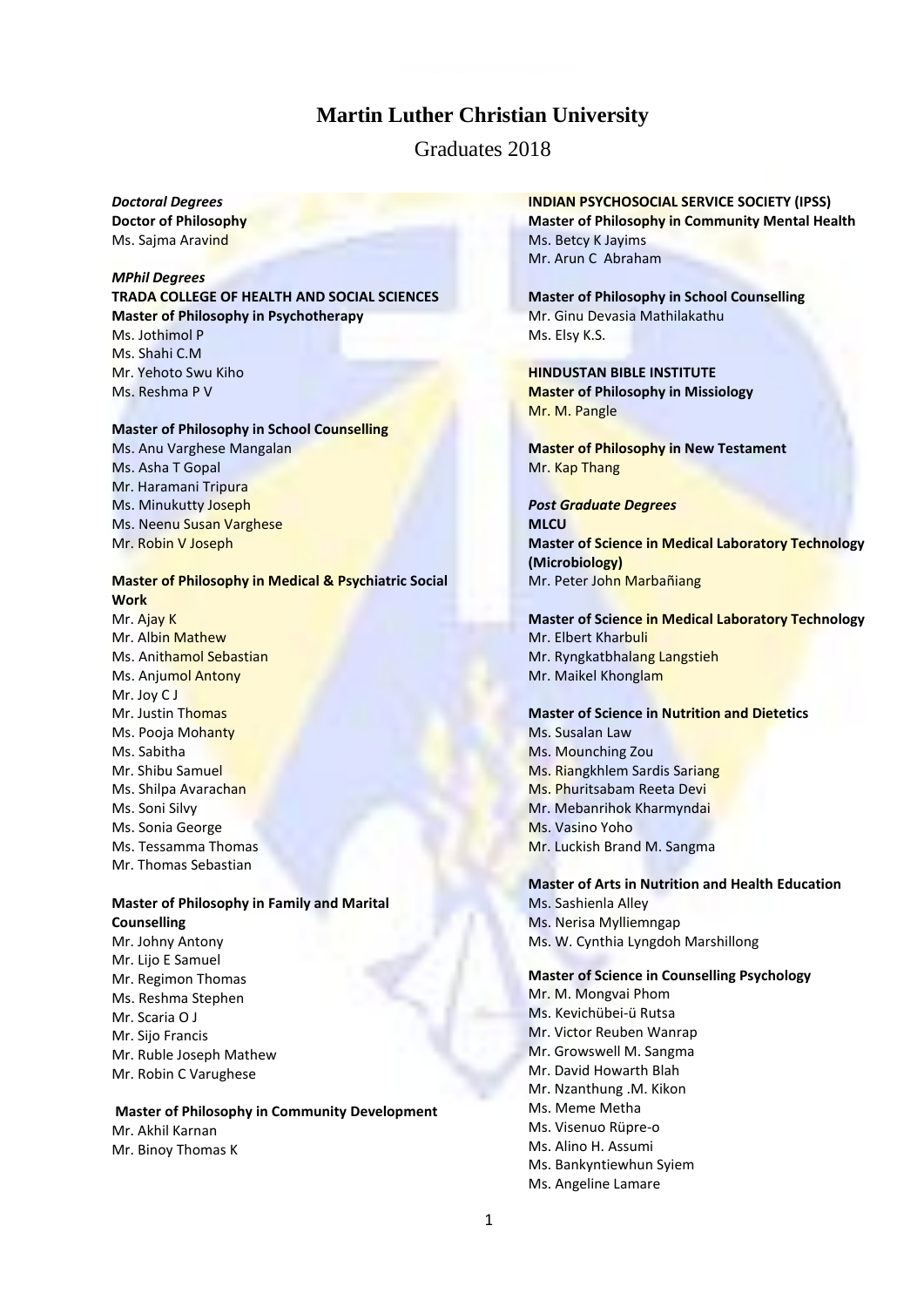Mr. Kit Kupar War Ms. Batemon Pamshong Ms. Vilynuo Rupre - o Mr. Medoneilie Mechülho Mr. Nukuzo Phesao Ms. Veny Mary Syih Ms. Merenchila Imchen Ms. Senjano Y. Patton Mr. Khamthianmang Ms. Kesoneinuo Vizo Ms. Ewahaka Rabon Ms. Maenardeene Mitchelle Khriam Ms. Taba Champa Ms. Madeisa Dkhar Ms. Lynda Ngaimuankim Ms. Chingthianmuang Tonsing

#### **Master of Computer Applications**

Ms. Rupa Moni Nath Mr. Banteilang Dominic Shadap Mr. Befourstar Tynsong Mr. Aochiba Jamir Ms. Nadia Kharkongor Mr. Denzil Dkhar Ms. Ibarisuklang Biam Mr. Samborlang Khardewsaw Ms. Ibadapynhun Nongbet Mr. Donbok Kharkongor

#### **Master of Business Administration**

Ms. Dearinia Fenella Kharbhih Ms. Tracefullmerry Myrthong Mr. Kynmowlang Tang Mr. Boimi Dkhar Mr. Tang Mai Ms. Nang Mai Mr. Avis Salmway Lyngwa Mr. Lakhon Dkhar Ms. Saphira Nongkynrih Mr. Milan Thoudam Mr. Paniye Gungte Mr. Theophilos Synnah Ms. Priyarica Devi Mr. Chanmiki Saioo Ms. Priyanka Gupta Ms. Diana Surong Mr. Wansamanmi Dkhar Mr. Broskyson Marbaniang Ms. Rokosieno Zao Mr. Marjanki Ferrando Hadem Mr. Zachariah Dhar

#### **Master of Commerce**

- Ms. Uma Shylla Mr. Johngoulbert Lyngkhoi Ms. Balahunlang Kharumnuid
- Mr. Syrdohlang Marwein

Mr. Chalrak I. Sangma Mr. Habamonlang Marwein Ms. Nikringsa A. Sangma Ms. Tamo Mami Mr. Sengrim R. Marak Mr. Barsush M. Marak Ms. Ebiangmidaka Bareh Ms. Wankaru Ksih Mr. Banlumlang Kharbani Mr. Wankit Kupar Marthong Mr. Peteniezo Kire Mr. Moachang Walling Mr. Marleki Paslein Mr. Polestar Khardewsaw

#### **Master of Arts in Environmental Studies**

Mr. Wanlambha Nongrum Mr. R. Lalrosiami Mr. K. Lalruatkima Ms. Sarah Ng Hranglung Ms. K. Biaknunmawii Ms. Rakhelda Kharbani Ms. Judith Siakhai

### **Master of Arts in Music**

Mr. Dale Eric Pakyntein Mr. Kevinson G Momin Mr. Copperfield Jyndiang

#### **Master of Social Work**

Ms. Medongunuo Vitsu Mr. Banpynshngain Kharlukhi Ms. Camilia Kharbudnah Ms. Balari Warjri Ms. T.S. Newry Anal Mr. Jaksram N. Arengh Ms. Jevica Gayang Ms. Keneinuo Mr. Wapangtoshi Pongen Ms. Riburom Bamon Mr. Kalinglung Kamei Ms. Imsuinla Ms. Daiamonlang Rani Ms. B. Lalruatsangi Ms. Genevieve Lyngdoh Mawphlang Ms. J. Phinri Kharshiing Mr. S. Henlalsang Gangte Ms. Medaaihunshisha Lyngdoh Talang Ms. Lari Sara Kharwanlang Mr. Sai Tun Bo Mr. Padangshi Mr. M. Salong Jamir Ms. Linovi H. Yepthomi Ms. Bithorai Boro Mr. Harbamon Ingti Mr. Udipta Basumatary Ms. Dahunkaru Suchiang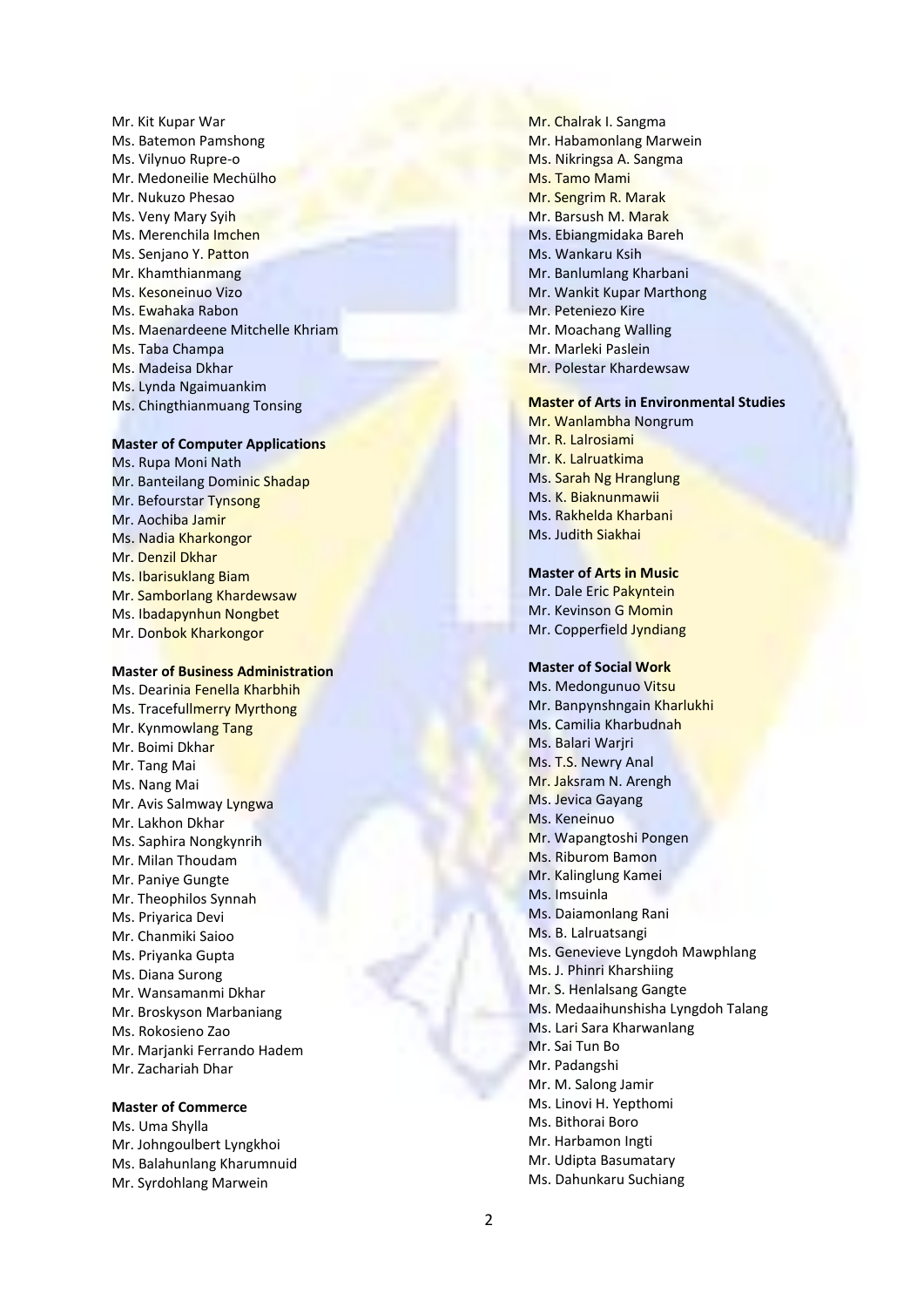Ms. Changamayum Elizabeth Chanu Mr. Lalremruata Mr. Innao Nongong Singpho Ms. Ajungla Imchen Ms. Augustinadora Lyngdoh Ms. Achila Mr. Branco James Marbaniang Ms. Barri-I-Pa Lymba Mr. Philip Rongmei Ms. Vilazonuo Zatsu Ms. Tsuknunglemla Ms. Banabel Kharsati Mr. Mirlongpo Kathar Ms. Barisuk Kharbuki Ms. Bantis Wahlang Ms. Nikina M Chishi Ms. Agatha Dondor Blah Ms. Aiohika W. Kharlukhi

#### **Master in Tourism and Travel Management**

Ms. Prostuti Gogoi Ms. Alexandra Jane Kharpuri Mr. Carneylian A. Sangma Ms. Teisovinuo Metha Mr. Kimalong Walling Ms. Tonitoli H. Yepthomi Mr. Agumbe Nring Ms. Rita Yangfo Mr. Torik Taloh Mr. Pakmen Boje Ms. Lod Sunya Ms. Sumi Kalita Mr. Kevin Matthew Kharnaior Mr. Trainkey S. Marak Mr. Sanjay Norbu Mr. Nitumoni Das Mr. Kamaibor Hynniewta Mr. James Toyi Darang Mr. Razouvotuo Ms. Serdihun Timungpi

# **MASON PHILLIPS ACADEMY**

**Master of Social Work** Mr. Lindrid N Sangma Mr. Sallangfield B Marak Mr. Nikjrang N Sangma Ms. Marriane Irma Ch Marak Ms. Tapchira R Marak Ms. Sesamum B Sangma Ms. Chingse A Sangma Ms. Podmini Rabha Ms. Sengera Rikrakchi M. Marak Ms. Cinda G Sangma Mr. Desmond M. Marak

**TRADA COLLEGE OF HEALTH AND SOCIAL SCIENCES Master of Science in Counselling Psychology**

Ms. Bindhu Varghese Mr. Boby Mathew Mr. John Obinna Ono Ms. Kessia Omana Chandapilla Mr. Nwokeji Precious Ogechukwu Ms. Ono Victoria Chimbuchi Ms. Oji Paulina Chinyeaka Ms. Orikiriza Benardette Ms. Sreekala S Ms. Tumwesigye Felly Ms. Uwimana Annah Besigye Mr. Jacob Pappachan Mr. Binnuw Mr. Sabu De Mathew

### **Master of Social Work in Medical and Psychiatry**

Mr. Binny Paul J Mr. Dhaneep Thomas Mr. Febin Mathew Mr. Jibin Chacko Ms. Mintu Varghese Ms. Merin Mathew Ms. Remya C R Mr. Prasannakumar T N

## **INDIAN PSYCHOSOCIAL SERVICE SOCIETY (IPSS) Master of Science in Counselling Psychology** Mr. Joby Sebastion

#### **HINDUSTAN BIBLE INSTITUTE**

**Master of Science in Counselling Psychology** Mr. Maraimani S Mr. Arun Theoder Raj V Mr. G. Paul Dayanandam

#### **Master of Social Work**

Mr. Antoni Raj C Mr. Prasanna Mercy Bai Mr. Samuel Vasanth M

# **SAMPURNA INSTITUTE OF ADVANCED STUDIES (SIAS)**

**Master of Science in Counselling Psychology** Ms. Teena Mathew Ms. Aishwaraya Goud Ms. Akshaya I Ms. Alies T J Mr. Biju Thomas Mr. Binoy Meenattoor Mr. Carrasco Jude Ms. Deepika Goel Mr. Felix Jeen K. A Ms. Gauthami Veerender Ms. Jacintha Crasta Ms. Janitha Rodrigues Mr. Jaypal Singh Mr. Jefferson Suresh W J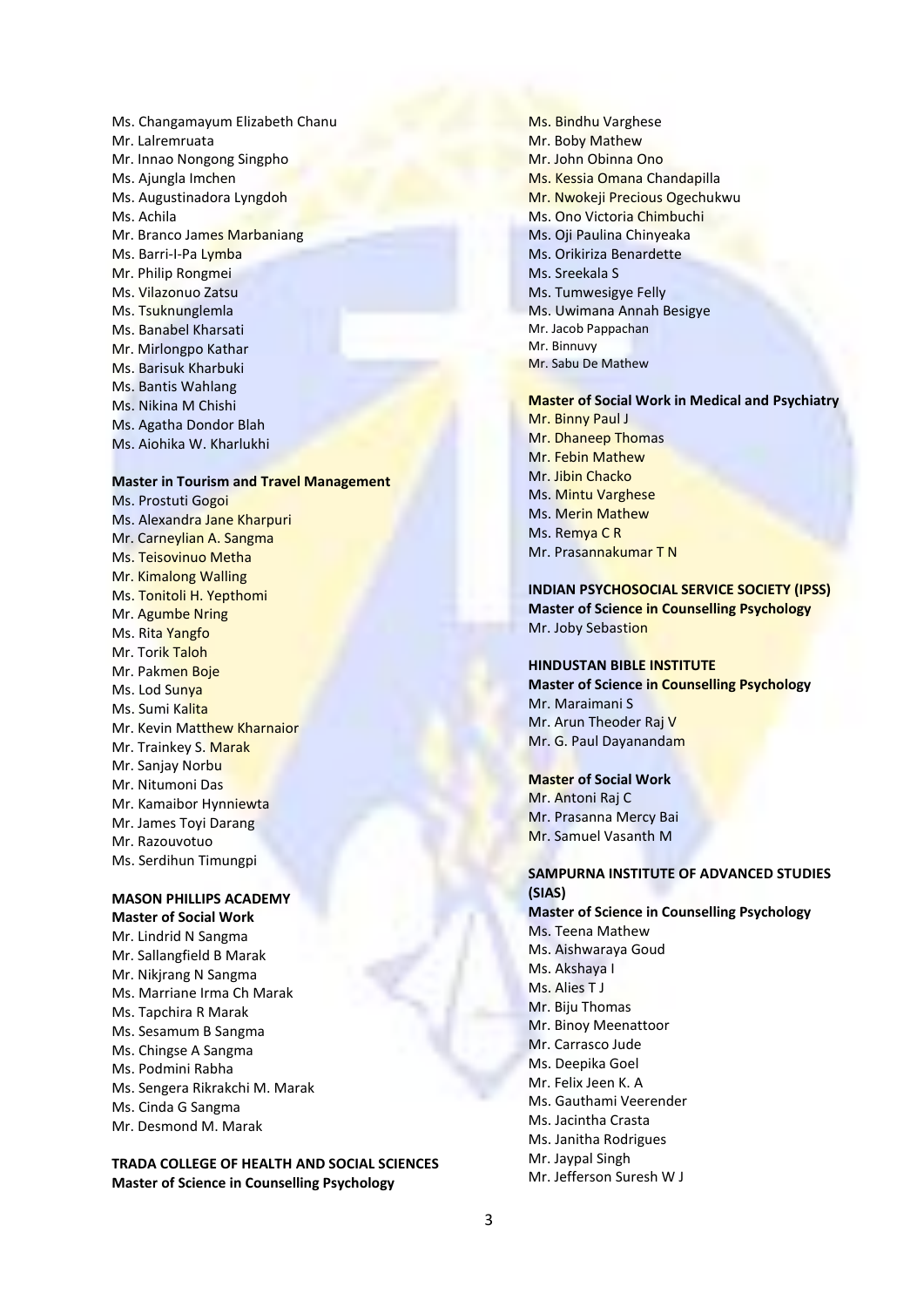Mr. Joyson P V Mr. Maria Anthuvan Dominic P Ms. Mariam Jan Mohammed Ms. Milagrin Dsouza Mr. Packiyaraj C Ms. Queen Rajkhowa Ms. Reshma Jose Ms. Ria Sen Mr. Robin Vazhaparambil Antony Mr. S S Madasamy Mr. Sebastian P J Mr. Shamil Jose V G Ms. Sindhu Priyadharsini S Ms. Sruthi Chaithanya B Ms. Suma Kovvali Mr. T Vanlalruata Ms. Arathi Shetty Mr. Victor D Souza Ms. Archana Pandari

### **GLOBAL SCHOOL OF COUNSELLING (GSC) Master of Science in Counselling Psychology**

Ms. Lolita Delma Labo Ms. Tolibo Sarah Swu Ms. Princy Jemimah R Ms. I Moainla Imsong Ms. Ambika Kafle Ms. Glory Diana Ms. Kiruba M Ms. Sarjana Deshemaru Ms. Bebismita Bardhan Ms. Namrata Pradhan Ms. Motupalli Christina Priyanka Mr. Ashish Nath Mr. Gladwin Wilson P Mr. Jimmy Moses Motupalli

# **UIM- FAMILY RESEARCH TRAINING INSTITUTE**

# **Master of Arts in Family Life Education** Mr. Babu Jacob Ms. Rani Jacob Mr. Binu Samuel Mr. Godson Valayil Ms. Manonmani Jayasekaran Mr. Regi Kurian Mr. Santosh Johny Chiriamkandath

# **DEVELOPMENT ASSOCIATES INITIATIVES (DAI)**

- **Master of Arts in Organizational Leadership** Ms. Sheena Oommen Ms. Marieta Balo Villar Mr. Darpan Gurung Ms. Phurba Lhamu Sherpa Mr. David Tamang
- Ms. Chayanika Dabora G. Momin
- Ms. Lalita Bhujel
- Mr. Kh. Manikho Robert

Mr. Nabin Chandra Aryal Ms. Mina Bk Ms. Dhan Maya Gurung Ms. Ganga Devi Jirel Mr. Purna Bahadur Nepali Mr. Bhim Bahadur Pakhrin Ms. Kamala Rai Mr. Durga Bahadur Sunchiuri Mr. Rabin Tamang Mr. Lasar Banargee Mr. Kallal Chowdhury Mr. James Corraya Mr. Sylvester Michael Modhu Mr. Sourendrow Mondal

## *Post Graduate Diploma Degrees* **MLCU Post Graduate Diploma in Computer Applications** Ms. Imonhi Lakadong Ms. Wandahunlang Nongbet

**TRADA COLLEGE OF HEALTH AND SOCIAL SCIENCES Post Graduate Diploma In School Counselling** Ms. Alphonce Maria Jose

#### **SAMPURNA INSTITUTE OF ADVANCED STUDIES (SIAS)**

**Post Graduate Diploma in Counselling Psychology** Ms. Alphonsa Joseph Ms. Brijita Seeli.D Ms. J. Jasmin Thangakumari Mr. Joy K J Ms. Keerthana Srinivasan Ms. Kshiti M Mudnur Ms. Manaali Anne Manoharan Ms. Molykutty Joseph Ms. Nupur Nag Ms. Pricilla Jelly Ms. Rashi Girdhari Sharma Ms. Shiji M I Ms. Shivli Shruti Shrivastava Mr. Varghese James

### **GLOBAL SCHOOL OF COUNSELLING**

**Post Graduate Diploma in Counselling Psychology** Ms. Evangeline .p Ms. Shinu Thomas Ms. Marlila Alee Longchar

#### *Under Graduate Degrees* **MLCU**

**Bachelor of Science in Medical Laboratory Technology** Mr. Robiness Warjri Ms. Gaedielia Julie Rita Khongsit Mr. Wiseman Lyngdoh Ms. Evanora Kharbithai Mr. Trechanmi Langdoh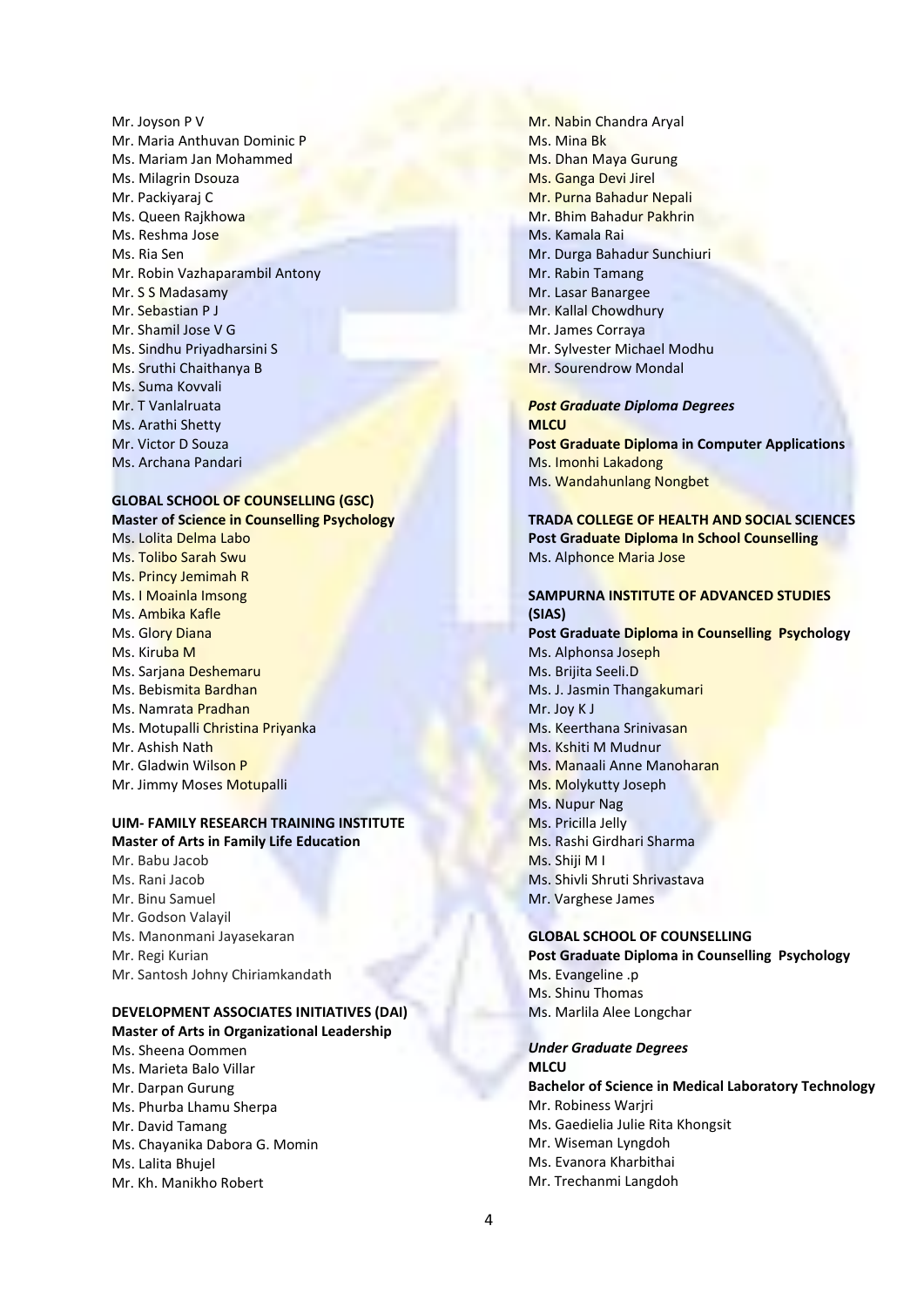Ms. Lamsawa Garod Ms. Investha Talang Ms. Philarisa Ryntathiang Ms. Emidakashwa Lyngdoh Ms. R. Lalhriatpuii Ms. Jessica Lalremruati Mr. Thungbemo T. Tsopoe

**Bachelor of Science in Medical Imaging Technology** Ms. Fatima Phawa Ms. Monalisa Shylla Ms. Ribhalin Lating

## **Bachelor of Science in Community Health Practitioner** Ms. Somja Phawa Ms. Jonity Rymbai

 **Bachelor of Science in Food Science and Nutrition**  Ms. Stephanie Armstrong Mawrie Ms. Kache-ü Kanuo

# **Bachelor of Arts Nutrition and Health**

Ms. Nitreda Laloo Ms. Ourelia Nongrum Mr. Heibormitre Laloo Ms. Luiza Mary Laloo

### **Bachelor of Science in Psychology**

Ms. Kedorianuo Sirie Ms. Sofia Nongsiej Ms. Arbanity Marbañiang Ms. Ardalangki Lyngdoh Ms. Evanlendle Lyngkhoi Ms. Ibakordor Patlong Ms. Balarishisha Lyngdoh Ms. Zoengi Renthlei Ms. Tokani Ghuhato Mr. Onreiso Jajo Ms. Stephanie Eliza Fancon Ms. Talijungla Ms. Changkendang Ms. Jennifer Joseph Ms. Anti Chang Ms. Wandalinia Lyngdoh Ms. Anoushka Mandal

# **Bachelor of Computer Applications**

Ms. Aibanrikordor Nongsiej Ms. Faithfully Syiemlieh Mr. Pyndapbiang Ropmay Mr. Robert Reuben Phanbuh Ms. Fancyness Suting Ms. Queendun Suting Ms. Shimtilang Lyngkhoi Mr. Aaron Sahkhar Mr. Samme Wanmi Massar

#### Mr. Lambert Lyndem

# **Bachelor of Computer Applications (Hardware and Networking)** Mr. Fabian Dhar Mr. Paukhanlun Khuptong Mr. Adrien Carrey Kharkongor Mr. Banehskhem Kharkamni Ms. Prosperity Graceful Lakiang

**Bachelor of Business Administration**

Mr. Balajiedlang Lyngkhoi

Mr. Mebanshan M. Nongkynrih Ms. Rupa Suna Mr. Raymond C. Sungoh Mr. Tanhoksius Fanon Hinge Mr. Kermiki Blah Ms. Banrishisha Khonglah Mr. Nathaniel Richard Laloo Ms. Moe Bu Ms. Marbi Muri Mr. Nangkhrawlang Myrchiang Ms. Heimonmi Dkhar Mr. Wankitdor S. Mylliem Umlong

#### **Bachelor of Arts in Music**

Mr. Iohborlang Rngikseh Ms. Aurilia Kharmawlong Mr. Rikideilang Rymbai Mr. Chekamangku A. Sangma Mr. Larry Rayner Gabil Momin Mr. Somazan Zimik Vashai Mr. Da-oo Biang Langshiang Mr. Hornganing Muinao Mr. Leonard Hillary Syiemlieh Mr. Baristerwell Phawa

### **Bachelor of Social Work**

Ms. Ibanaky Blah Ms. Wanridaphi Kharkongor Ms. Ribanshanylla L. Sangriang Ms. Aimilaris Nongsiej Mr. Bakhraw Kupar Kharshiing Mr. Wanraplang Malngiang Ms. Ribashisha Shangpliang Mr. Rolandson Lyngdoh Mr. Precioustone Kharsyntiew Mr. Aibanshngain Syiemlieh Mr. Ardy D. Sangma Ms. Daphira Kharumnuid Ms. Twinborn Hinge Mr. Joshua Lambel Syiemlieh Mr. Pynskhembor Patam Ms. Millan Silva Kassar Mr. Sunsilk N. Arengh Mr. Pynbiang Mallai Mr. Marklyne Ibankyrshanbor Dkhar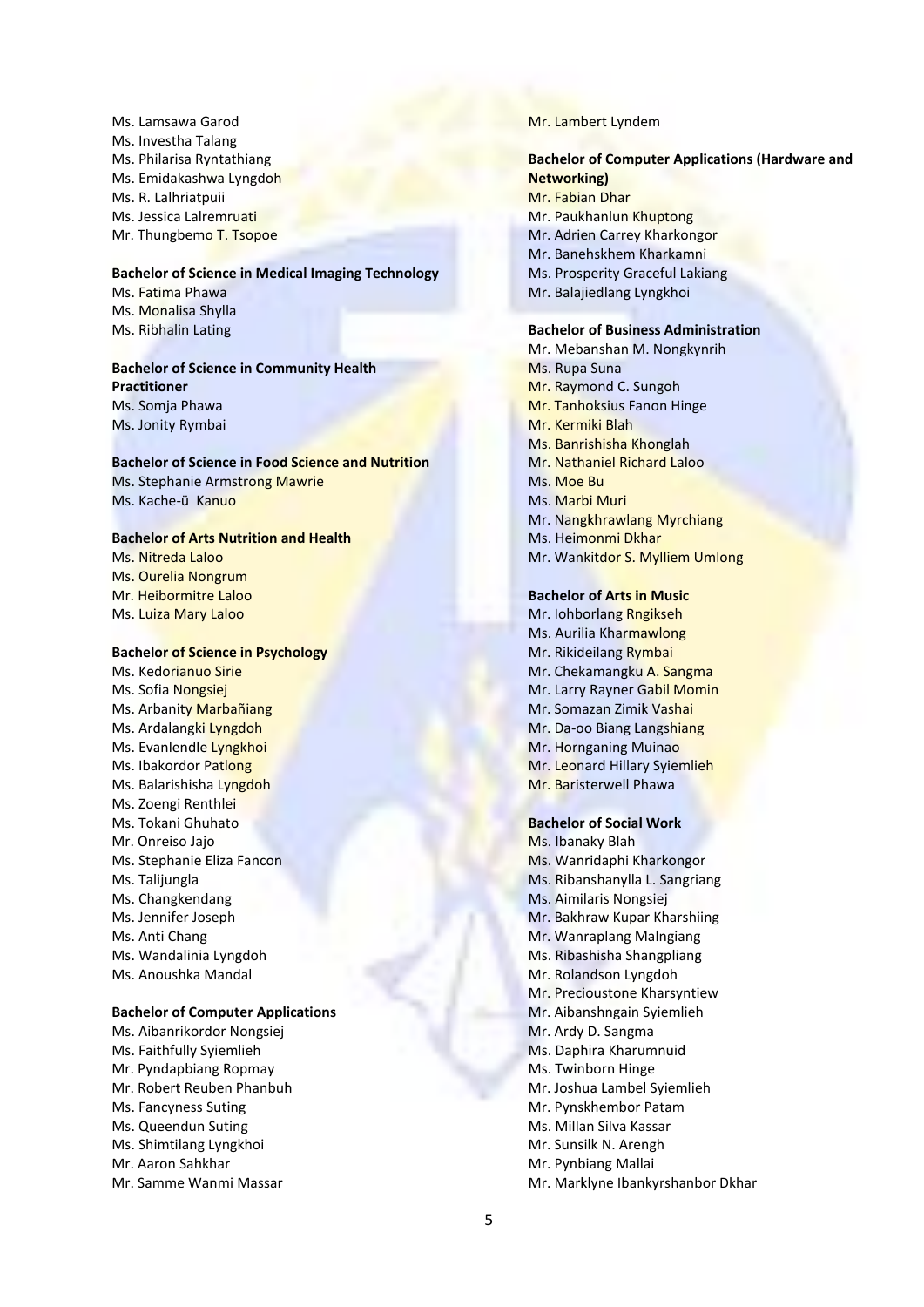Ms. Manenjungla Longkumer Mr. Jordan D. Sangma Ms. Barosa Mary Susngi Mr. Rupjeet Singh Khakhlari Ms. Amelia Pearly Nongbet Ms. Dafeca Shylla Mr. Bankyrshanlang Lawai Ms. Dakawanhi Rymbai Mr. Anandbirth K Sangma Ms. Ibadahun Tangsang Ms. Natisha S. Nongdhar Mr. Danseng Ch Marak Mr. Joseph Vanlalpawl Ms. Soring Khamrang Ms. Nancy Lalhlupuii Mr. Peter Ms. Evanjelyne Shadap Ms. Lahuntishisha Synnia Ms. Monica Chyne Ms. Daiamonlang Dkhar Ms. Deisicresha Marbaniang Ms. Dakahiwot Amdep Lamin Ms. Jeany Namchi D. Arengh

# **Bachelor of Tourism and Travel Management**

Mr. Kevilhoutuo Yieso Mr. Marcel Darilang Nongkynrih Mr. John Willars N.Sangma Mr. Bankyrshan Syiemlieh Ms. Lapynsuk Marbaniang Mr. Micky R.Mylliemngap Ms. Mebaai Shabong Mr. Visito Kruse Mr. Vilodi Neikha Ms. Deikabansara Lyngdoh Mr. Honourable Suting Ms. Erricca Majaw Mr. Nabam Issac Rikam Mr. Martsuba Ms. Alize Euodea Tariang Mr. Keduokhrietuo Usuo Mr. Nabam Kadir Mr. Jonah Joram Ms. Khoda Jumi Ms. Maya Gab

# **BANSARA INSTITUTE OF OPHTHALMIC SCIENCES (BIOS)**

# **Bachelor of Science in Optometry**

- Ms. Rosny Khonglah Ms. Lalzampuii Ms. Kordorthiang Lyngdoh Ms. Rumi Pradhan Ms. Larisa Ann Kharsyntiew
- Ms. Lasiewdor Lyngdoh

**WOODLAND INSTITUTE OF NURSING (WIN) Bachelor of Science in Nursing** Ms. Baiahun Lyngdoh Mawphlang Ms. Bantiful Lyngdoh Mawlong Ms. Baphinkordor Kharsati Ms. Beneca Passah Ms. Blessme Suting Ms. Daffysabeth Lyngdoh Ms. Dahun Tangliang Ms. Daia-I Ymbon Ms. Dinibanri Supuh Ms. Eikmenmi Lapasam Ms. Erica Damaphisha Ranee Ms. Esmeralda Tariang Ms. Euginia Papang Ms. Geniallity Shylla Ms. Hanida Swer Ms. Jenika Sten Ms. Judy Lhaineihat Ms. Kamwadamut Pale Ms. Khangembam Rinatombi Devi Ms. Khonbamliu Newmai Ms. Lalrinhlui Ms. Lashngainlin War Ms. Ledaroi Phawa Ms. Manisha Pohlong Ms. Naorem Ajina Devi Ms. Ningthoujam Sonia Devi Ms. Plaster Sungoh Ms. Phibakor Umyiap Ms. Phibashisha Pala Ms. Seralisa Umsong Ms. Shngainlanglin Diengdoh Ms. Silviana Nongrum Ms. Tadar Kimi Ms. Techi Acha Ms. Thingbaijam Lanchenbi Chanu Ms. Victory Hinge Ms. Virginia Ribhalin Thabah Ms. Yarica Dkhar Ms. Yolarika Kam

# **Post Basic Bachelor of Science in Nursing**

- Ms. Ashiki Dkhar Ms. Badaphun Lyngdoh Ms. Balsmi Hahshah Ms. Balki R. Marak Ms. Barihun Shylla Ms. Charity Khyriem Basanlakhra Ms. Dakini Lamare Ms. Haobijam Neshita Devi Ms. Hoibiang Dkhar Ms. Ilaiasuklang Mawthoh Ms. Jecinta Thabah Ms. Kalpana Phukan Ms. Lareene M. Nongkynrih
- Ms. Larikynti Syiem